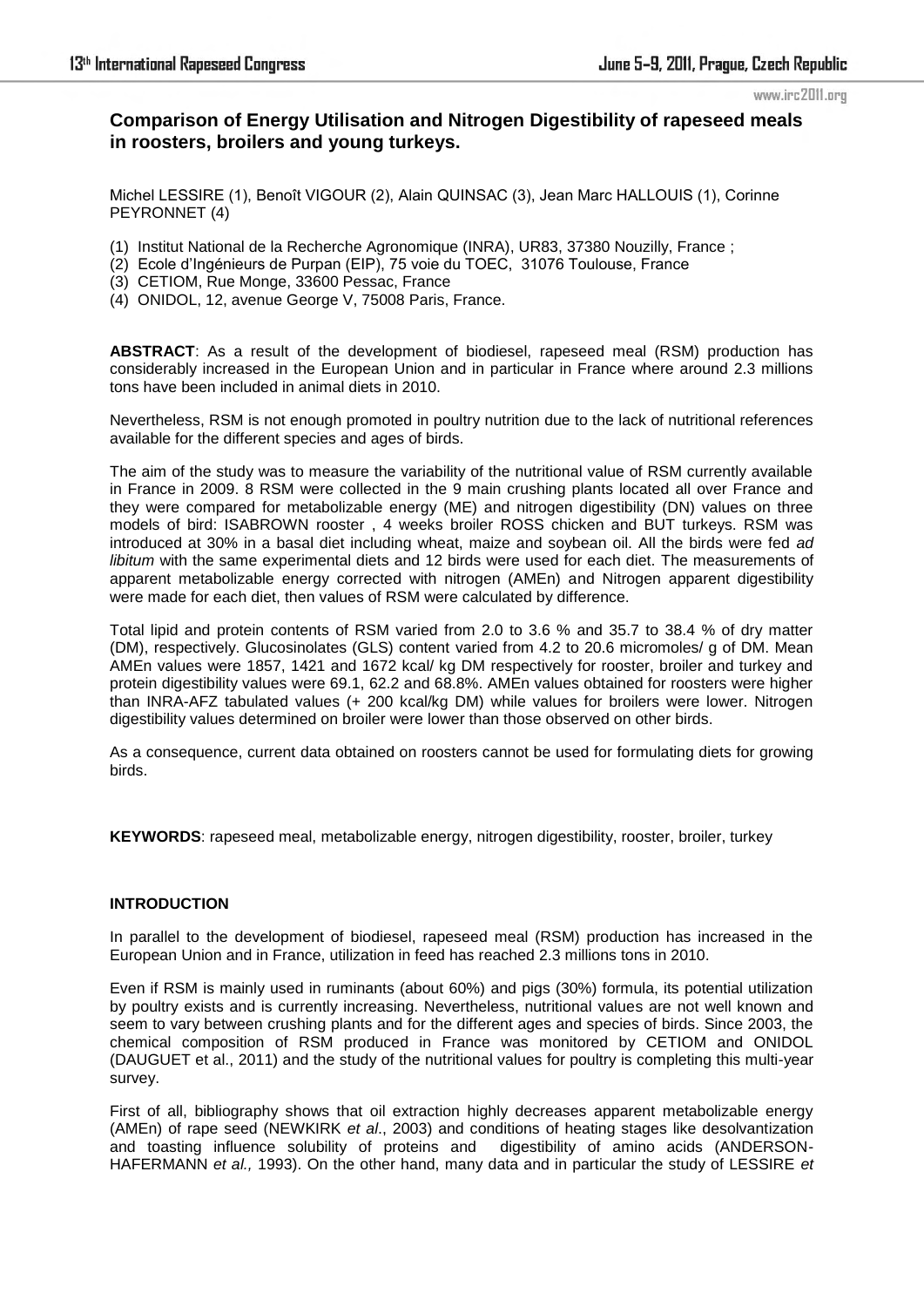*al*, 2009 indicate that the digestibility values of RSM measured on adult birds are higher than on younger ones.

### **MATERIAL AND METHOD**

Rapeseed meals (RSM): 8 different batches of RSM were collected in 8 of the main 9 french crushing plants and were tested for AME and apparent digestibility of nitrogen (DN) values.

Animals: Digestibility trials were done with 144 Isabrown 12 months' old roosters, 132 Ross 4 weeks' old male broilers and 132 But 4 weeks' old male turkeys in individual cages.

Feeding: Roosters were used to eat a diet containing 20% of RSM for two weeks before the balance trial. Young animals were fed from D0 to D20 with a classical starter diet. Three diets containing soybean meal (15, 30 and 45%) and a basal diet (corn, wheat, oil, minerals and vitamins mix) were tested and allowed to obtain the digestibility value of soybean meal and basal diet. Eight experimental diets were also used; they were composed of one of the eight RSM (30%) and the basal diet. All the diets were pelletised and prepared from the same delivery. Digestibility trials were performed according to BOURDILLON *et al.,* 1990a, b, with at least 10 birds per diet. All the birds were fed ad libitum and total collection of excreta was performed.

Analysis: Experimental diets and raw materials were analyzed for dry matter, crude proteins, total lipids, water insoluble wall cells (WICW), minerals and gross energy. Feces were freeze dried and crushed (0.5 mm) and then analyzed for total nitrogen, uric acid, amino acids and gross energy. These analyses allowed the calculation of AMEn and DN of diets and by difference values of each RSM batch. The eight RSM batches were also analysed by CETIOM for glucosinolates (GLS), proteins and lipid contents and for protein solubility in caustic soda.

# **RESULTS AND DISCUSSION**

The average composition of the 8 RSM indicated in Table 1 was quite the same than those given in the INRA AFZ Tables (SAUVANT *et al.,* 2004). However, individual values were varying. For instance, protein content varied from 35.7 to 38.4% of dry matter (DM), GLS from 4.2 to 20.6 µmol/g of DM and protein solubility from 40.6 to 63.1% of protein.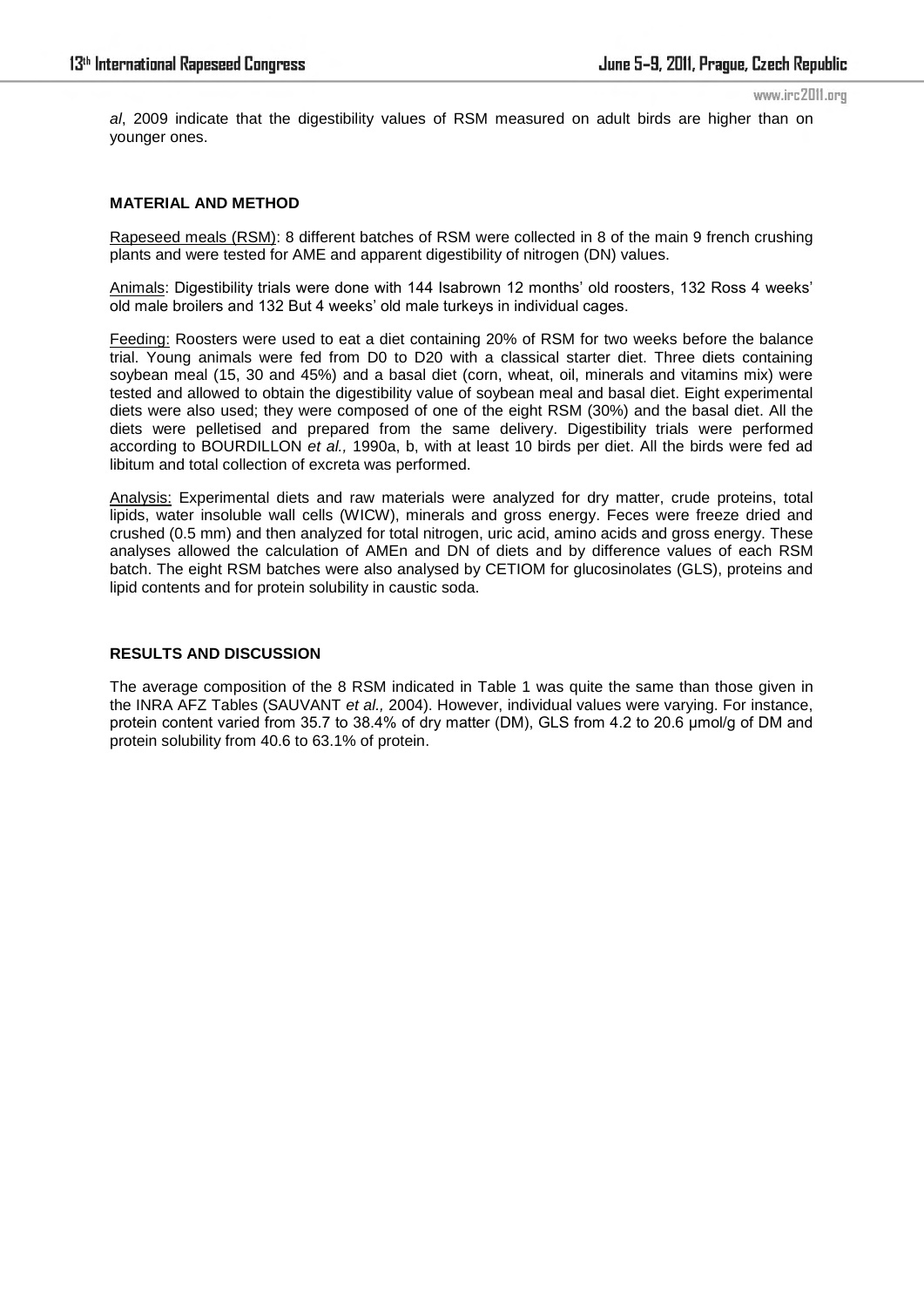|                     |                        |                |                       |                                  | <b>Rooster</b>           |           |                          | <b>Broiler</b>           |                     | <b>Turkey</b>            |                     |
|---------------------|------------------------|----------------|-----------------------|----------------------------------|--------------------------|-----------|--------------------------|--------------------------|---------------------|--------------------------|---------------------|
| Rapeseed<br>l meals | <b>Protein</b><br>(% ) | Lipids<br>(% ) | <b>GLS</b><br>(mol/g) | <b>Protein</b><br>solubility (%) | <b>AMEn</b><br>(Kcal/kg) | DN<br>(%) | Lys<br><b>Dig</b><br>(%) | <b>AMEn</b><br>(Kcal/kg) | <b>DN</b><br>$(\%)$ | <b>AMEn</b><br>(Kcal/kg) | <b>DN</b><br>$(\%)$ |
| $\vert$ 1           | 36,9                   | 3,5            | 20,6                  | 63,1                             | 1760                     | 70,9      | 74,5                     | 1180                     | 64,9                | 1658                     | 74,4                |
| $\overline{2}$      | 38,2                   | 2,8            | 4,2                   | 40,6                             | 1860                     |           | 65,2 58,5                | 1494                     | 59,9                | 1707                     | 65,4                |
| $\overline{3}$      | 37                     | 3,6            | 5,5                   | 41,4                             | 1893                     | 68,8      | 63,8                     | 1438                     | 60,6                | 1802                     | 67,5                |
| $\overline{4}$      | 36,7                   | 2,9            | 11,6                  | 49,3                             | 1775                     | 70        | 68,8                     | 1366                     | 63,4                | 1572                     | 66,5                |
| $\overline{5}$      | 35,7                   | 3              | 9,8                   | 44                               | 1850                     | 68,3      | 69,3                     | 1404                     | 62,4                | 1647                     | 65,3                |
| 6                   | 38,3                   | 3,6            | 8,2                   | 46,2                             | 2023                     | 66,9      | 72,1                     | 1561                     | 59,7                | 1834                     | 69,4                |
| 7                   | 38,4                   | 2              | 12,3                  | 51,6                             | 1771                     |           | 70,8 71,4                | 1620                     | 64,6                | 1509                     | 70                  |
| 8                   | 37,5                   | 3              | 19,3                  | 56,5                             | 1922                     | 71,9      | 72,2                     | 1306                     | 62                  | 1646                     | 71,6                |
| <b>Mean</b>         | 37,3                   | 3,1            | 11,4                  | 49,1                             | 1857                     | 69,1      | 68,8                     | 1421                     | 62                  | 1672                     | 68,8                |
| <b>INRA(2004)</b>   | 38                     | 2.6            |                       |                                  | 1645                     |           | 78                       | 1590                     |                     |                          |                     |

**Table 1: Composition and nutritional values of rapeseed meals for poultry (DM basis)** 

The calculate values for the eight RSM mentioned in Table 1 show tendencies that suggest a large variability of nutritional values between "processing plant" (for instance: a difference of 440 kcal/kg DM between RSM number 1 and 7 for broiler) and an important species effect showing that rooster mean AME value (1857 Kcal/kg DM) is higher than turkey (1672) and broiler ones (1421).

Protein and lysine digestibility of the 8 RSM measured on rooster (and mentioned in figure 1) seems to indicate that a quite close relation exists between GLS and protein solubility such as mentioned by DAUGUET *et al.,* 2011, and digestibility of protein and lysine measured in adult birds. Indeed, the higher protein solubility of RSM number 1 is associated with the higher lysine digestibility and the higher residual GLS content.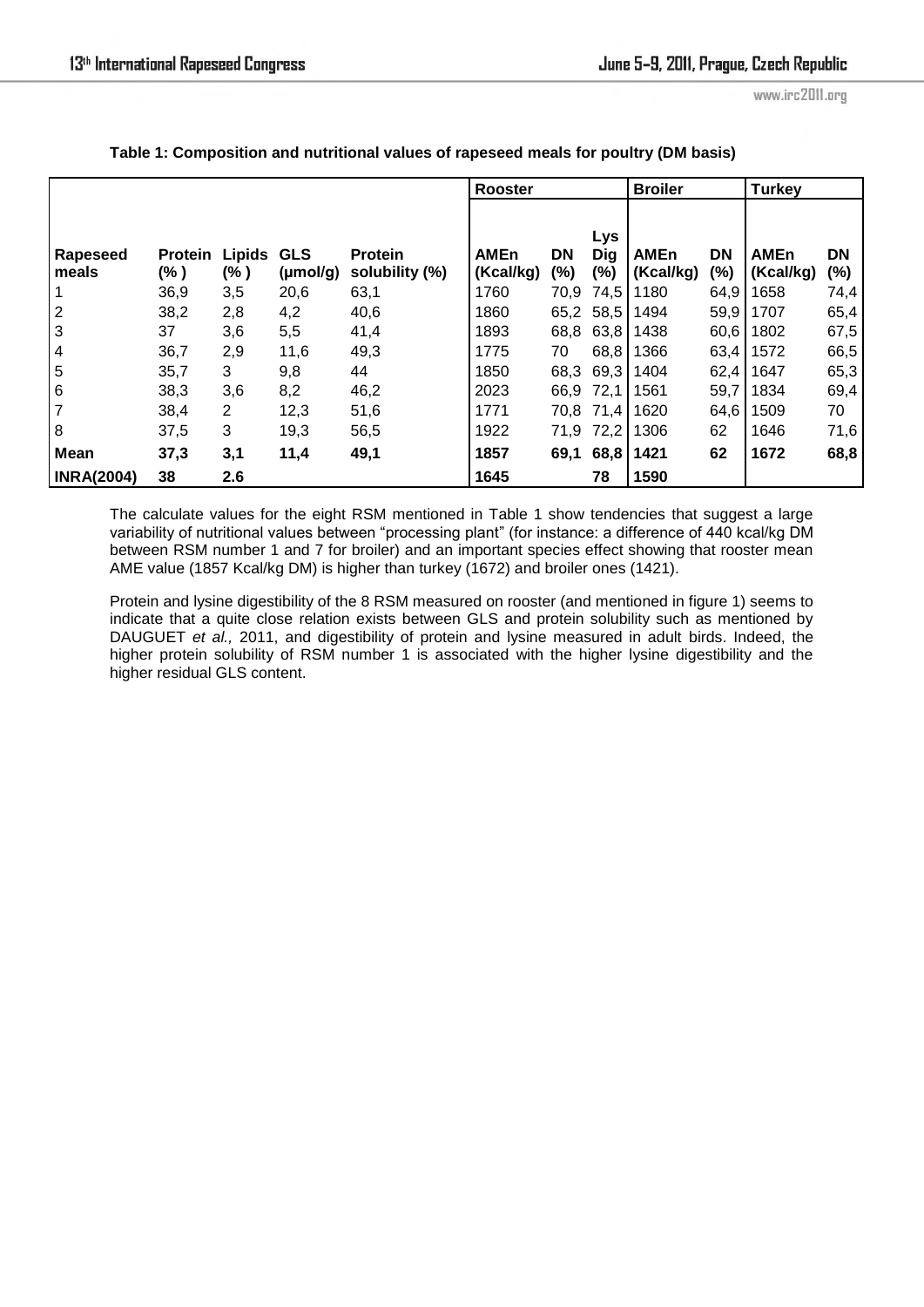

**Figure 1: Digestibility of protein and lysine in relation with glucosinolates and protein solubility on rooster** 

# **CONCLUSION**

The AMEn values of the 8 RSM collected in France in 2009 are quite variable and mean rooster values are 200 kcal higher than those mentioned in INRA AFZ Tables (SAUVANT *et al.,* 2004).

Furthermore, AMEn values are higher for rooster than young turkey and broiler. These differences indicate that more accurate studies have to be done to understand the respective effects of the composition of RSM and the specie and age of the birds.

Moreover lysine digestibility seems to be connected to residual GLS content and in vitro solubility of proteins. That indicates that further investigations on crushing process conditions are absolutely essential to improve the prediction of nutritional value of RSM for poultry.

### **BIBLIOGRAPHY**

ANDERSON-HAFERMANN, J.C., ZHANG, Y. and PARSONS, C.M., 1993. Effects of Processing on the Nutritional Quality of Canola-Meal. *Poultry Science*, 72(2), pp 326-333.

BOURDILLON, A., CARRE, B., CONAN, L., DUPERRAY, J., HUYGHEBAERT G., LECLERCQ B., LESSIRE M., MCNAB J. and WISEMAN J., 1990a. European reference method for the in vivo determination of metabolizable energy with adult cockerels: reproducibility, effect of food intake and comparison with individual laboratory methods. *British Poultry Science*, 31, pp 557-565.

BOURDILLON, A., CARRE, B., CONAN, L., FRANCESCH, M., FUENTES M., HUYGHEBAERT, G., JANSSEN, W.M.M.A., LECLERCQ, B., LESSIRE, M., MCNAB J., RIGONI, M. and WISEMAN, J., 1990b. European reference method for the in vivo determination of metabolizable energy in poultry: reproducibility, effect of age, comparison with predicted values. *British Poultry Science*, 31, pp 567- 576.

DAUGUET, S., KROUTI, M., LOISON, J.P., PEYRONNET, C., QUINSAC, A., 2011. A multi-year survey on chemical composition of rapeseed meal produced in France. *IRC 2011 Congress, Prague, 5-9 June 2011*, submitted.